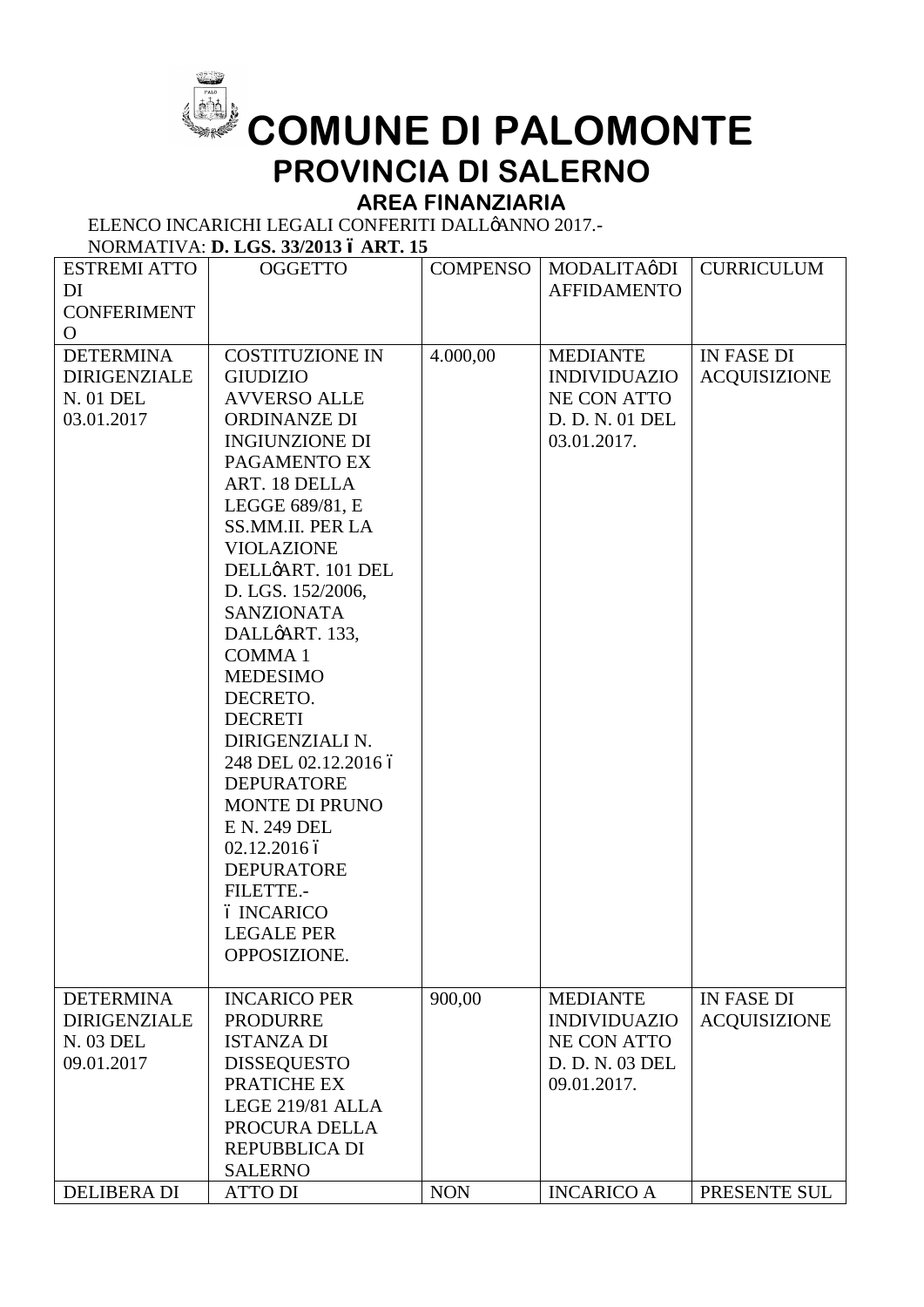| <b>G.C. N. 8 DEL</b> | <b>CITAZIONE SIG.</b>   | <b>PREVISTO</b> | <b>PERSONALE</b>    | <b>SITO</b>         |
|----------------------|-------------------------|-----------------|---------------------|---------------------|
| 17.01.2017           | PARISI AMEDEO.          |                 | DIPENDENTE ó        | <b>DELLENTE</b>     |
|                      |                         |                 |                     |                     |
|                      | <b>COSTITUZIONE IN</b>  |                 | <b>SEGRETARIO</b>   |                     |
|                      | <b>GIUDIZIO INNANZI</b> |                 | <b>COMUNALE</b>     |                     |
|                      | AL GIUDICE DI           |                 | <b>CONFERTO</b>     |                     |
|                      | PACE DI BUCCINO         |                 | CON G.C. N.         |                     |
|                      |                         |                 | 8/2017              |                     |
|                      |                         |                 |                     |                     |
| <b>DELIBERA DI</b>   | <b>COSTITUZIONE</b>     | 367,20          | <b>MEDIANTE</b>     | IN FASE DI          |
| G.C. N. 11 DEL       | <b>INNANZI ALLA</b>     |                 | <b>INDIVIDUAZIO</b> | <b>ACQUISIZIONE</b> |
| 20.01.2017           | <b>COMMISSIONE</b>      |                 | NE CON ATTO         |                     |
|                      |                         |                 |                     |                     |
|                      | <b>TRIBUTARIA DI</b>    |                 | D. D. N. 15 DEL     |                     |
|                      | <b>SALERNO IN</b>       |                 | 20.01.2017          |                     |
|                      | <b>OPPOSIZIONE A</b>    |                 |                     |                     |
|                      | <b>RICORSO</b>          |                 |                     |                     |
|                      | PRESENTATO DAL          |                 |                     |                     |
|                      | <b>CONTRAENTE</b>       |                 |                     |                     |
|                      | <b>MANDIELLO</b>        |                 |                     |                     |
|                      | <b>GERARDO</b>          |                 |                     |                     |
| <b>DELEGA DEL</b>    | <b>COSTITUZIONE</b>     | <b>NON</b>      | <b>INCARICO SU</b>  | PRESENTE SUL        |
| <b>RAPPRESENTA</b>   | <b>INNANZI AL</b>       | <b>PREVISTO</b> |                     | <b>SITO</b>         |
|                      |                         |                 | <b>DELEGA A</b>     |                     |
| NTE LEGALE           | <b>GIUDICE DI PACE</b>  |                 | <b>PERSONALE</b>    | DELLÆNTE.           |
|                      | DI BUCCINO IN           |                 | DIPENDENTE ó        |                     |
|                      | <b>OPPOSIZIONE AD</b>   |                 | <b>RESPONSABIL</b>  |                     |
|                      | <b>ATTO DI</b>          |                 | E DEL               |                     |
|                      | <b>CITAZIONE</b>        |                 | <b>SERVIZIO</b>     |                     |
|                      | PRESENTATO DAL          |                 | FINANZIARIO.        |                     |
|                      | <b>CONTRIBUENTE</b>     |                 |                     |                     |
|                      | PARISI DONATO.          |                 |                     |                     |
| <b>DETERMINA</b>     | <b>INCARICO LEGALE</b>  | 9.531,60        | <b>MEDIANTE</b>     | PRESENTE SU         |
|                      |                         |                 |                     |                     |
| <b>DIRIGENZIALE</b>  | PR PROMUOVERE           |                 | <b>INDIVIDUAZIO</b> | <b>INTERNET</b>     |
| N. 293 DEL           | <b>RICORSO AL TAR</b>   |                 | <b>NE DIRETTA</b>   |                     |
| 18.05.2017           | <b>CAMPANIA</b>         |                 |                     |                     |
|                      | <b>AVVERSO AL</b>       |                 |                     |                     |
|                      | <b>DECRETO</b>          |                 |                     |                     |
|                      | PROVINCIALE N. 30       |                 |                     |                     |
|                      | DEL 28.03.2017          |                 |                     |                     |
| <b>DELIBERA DI</b>   | <b>COSTITUZIONE</b>     | <b>NON</b>      | <b>ESTENZION DI</b> | <b>MEDIANTE</b>     |
| G.C. N. 47 DEL       | <b>INNANZI ALLA</b>     | <b>PREVISTO</b> | <b>INCARICO AD</b>  | <b>INDIVIDUAZIO</b> |
| 17.05.2017           | <b>CORTE DI</b>         |                 | <b>ALTRO GRADO</b>  | NE CON ATTO         |
|                      |                         |                 | DI GIUDIZIO         |                     |
|                      | <b>CASSAZIONE PER</b>   |                 |                     | D. D. N. 15 DEL     |
|                      | <b>PROMUOVERE</b>       |                 |                     | 20.01.2017          |
|                      | <b>CONTRO RICORSO</b>   |                 |                     |                     |
|                      | <b>AVVERSO AL</b>       |                 |                     |                     |
|                      | <b>CONSORZIO ASI DI</b> |                 |                     |                     |
|                      | <b>SALERNO AVVISI</b>   |                 |                     |                     |
|                      | DI                      |                 |                     |                     |
|                      | <b>ACCERTAMENTO</b>     |                 |                     |                     |
|                      | ICI 2006/2007.          |                 |                     |                     |
|                      | <b>GERARDO</b>          |                 |                     |                     |
| <b>DELIBERAZION</b>  | <b>INCARICO LEGALE</b>  | 1.000,00        | <b>MEDIANTE</b>     | <b>MEDIANTE</b>     |
| E DI G.C. N. 62      | PER OPPOSIZIONE         |                 | <b>INDIVIDUAZIO</b> | <b>INDIVIDUAZIO</b> |
| DEL 14.09.2017       | A RICORSO EX            |                 | <b>NE CON ATTO</b>  | NE CON ATTO         |
|                      |                         |                 |                     |                     |